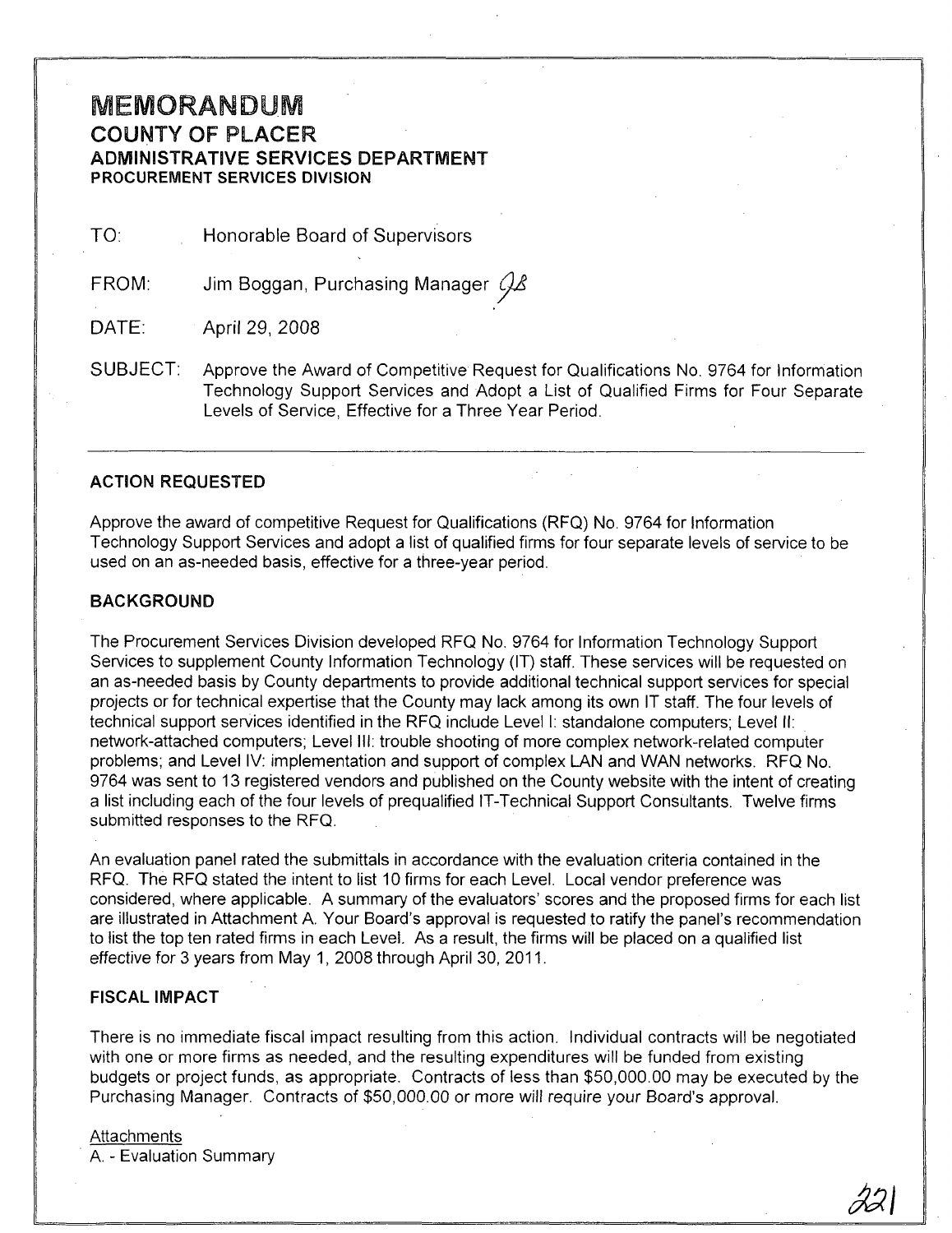Attachment A Page 1 of 4

# COUNTY OF PLACER, AUBURN, CA RFQ NO. 9764· IT Support Services

## Evaluation of Written Proposals

| IT Support Service, Level I    | Location                | Rater 1 |                | Rater 2 |                | Rater 3 |                | <b>SUBTOTAL</b> |                | <b>LVP</b> | TOTAL<br><b>SCORE</b> | <b>RANK</b>  |
|--------------------------------|-------------------------|---------|----------------|---------|----------------|---------|----------------|-----------------|----------------|------------|-----------------------|--------------|
|                                |                         | Score   | Rank           | Score   | Rank           | Score   | Rank           | Score           | Rank           | Score      |                       |              |
| <b>Sapphire Technology</b>     | lSacramento             | 98.00   | 1              | 94.00   |                | 93.00   | 1              | 285.00          |                |            | 285.00                | 1            |
| Segula Technologies            | Roseville               | 81.50   | 4              | 89.50   | $\overline{2}$ | 83.50   | 3              | 254.50          | 3              | 12.73      | 267.23                | $\mathbf{2}$ |
| <b>Intratek</b>                | <b>Huntington Beach</b> | 94.60   | $\overline{2}$ | 87.60   | 3              | 82.60   | 4              | 264.80          | $\overline{2}$ |            | 264.80                | 3            |
| <b>Etech Resources</b>         | Sacramento              | 72.73   | 9              | 82.73   | 4              | 84.73   | $\overline{2}$ | 240.19          | 4              |            | 240.19                | 4            |
| <b>Legacy Solutions</b>        | Roseville               | 82.86   | 3              | 69.86   | 8              | 72.86   | 6              | 225.58          | 6              | 11.28      | 236.86                | 5            |
| <b>Allied Network Soutions</b> | Roseville               | 79.71   | 5              | 70.71   | $\overline{7}$ | 67.71   | 9              | 218.13          | $\overline{7}$ | 10.91      | 229.04                | 6            |
| Acuity                         | [Rocklin]               | 79.50   | 6              | 76.50   | 5              | 71.50   | $\overline{7}$ | 227.50          | 5              |            | 227.50                | 7            |
| Informatix                     | Sacramento              | 68.17   | 10             | 76.17   | 6              | 73.17   | 5              | 217.51          | 8              |            | 217.51                | 8            |
| <b>J4 Solutions</b>            | Rocklin                 | 73.60   | 8              | 63.60   | 9              | 68.60   | 8              | 205.80          | 9              | 10.29      | 216.09                | 9            |
| Modal Networks                 | ∣Sacramento             | 77.75   | 7              | 59.75   | 10             | 52.75   | 10             | 190.25          | 10             |            | 190.25                | 10           |

ككر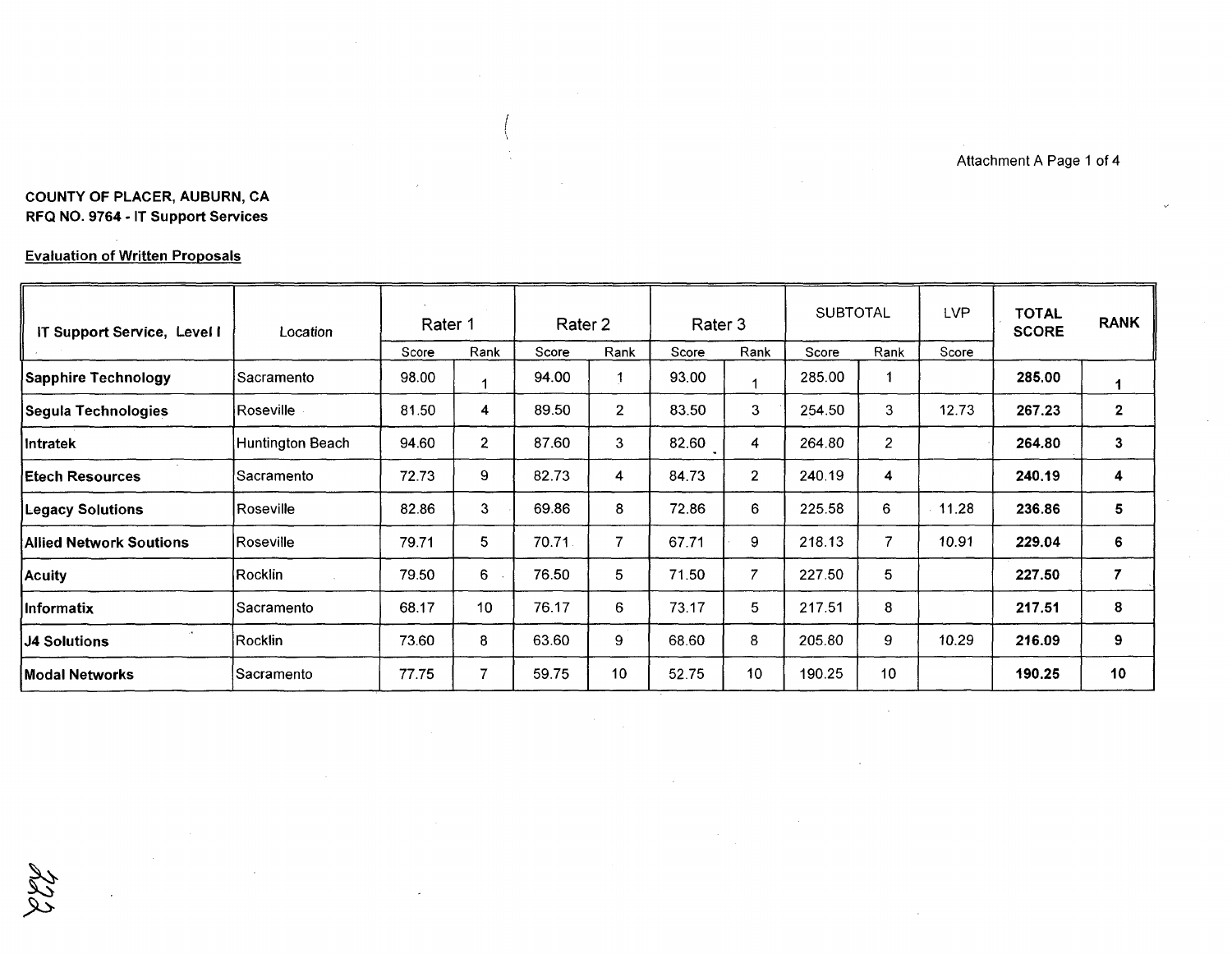Attachment A Page 2 of 4

 $\sim$ 

## **COUNTY OF PLACER, AUBURN, CA RFQ NO. 9764 . IT Support Services**

## **Evaluation of Written Proposals**

| IT Support Services, Level II  | Location         |       | <b>SUBTOTAL</b><br>Rater 3<br>Rater 2<br>Rater 1 |       |                | LVP.<br><b>TOTAL</b><br><b>SCORE</b> |                | <b>RANK</b> |                |       |        |              |
|--------------------------------|------------------|-------|--------------------------------------------------|-------|----------------|--------------------------------------|----------------|-------------|----------------|-------|--------|--------------|
|                                |                  | Score | Rank                                             | Score | Rank           | Score                                | Rank           | Score       | Rank           | Score |        |              |
| <b>Intratek</b>                | Huntington Beach | 96.00 |                                                  | 88.00 |                | 88.00                                | 3              | 272.00      |                |       | 272.00 |              |
| <b>Sapphire Technology</b>     | lSacramento      | 95.57 | $\overline{c}$                                   | 84.07 | 3              | 90.57                                | 1.             | 270.21      | $\overline{2}$ |       | 270.21 | $\mathbf{2}$ |
| Segula Technologies            | Roseville        | 81.84 | 3                                                | 85.84 | $\overline{2}$ | 81.84                                | $\overline{2}$ | 249.52      | 3              | 12.48 | 262.00 | 3            |
| <b>Allied Network Soutions</b> | Roseville        | 80.76 | 4                                                | 76.26 | 6              | 77.76                                | 6              | 234.78      | 4              | 11.74 | 246.52 | 4            |
| <b>Legacy Solutions</b>        | Roseville_       | 80.55 | 4                                                | 67.05 | 9              | 77.55                                | 5.             | 225.15      | 7              | 11.26 | 236.41 | 5            |
| lEtech Resources               | Sacramento_      | 68.32 | 9                                                | 77.82 | 5              | 81.32                                | 4              | 227.46      | 5              |       | 227.46 | 6            |
| <b>Informatix</b>              | Sacramento       | 71.23 | 8                                                | 78.23 | 4              | 76.23                                | 7              | 225.69      | 6              |       | 225.69 | 7            |
| <b>J4 Solutions</b>            | IRocklin.        | 73.56 | 6                                                | 68.06 | 8              | 65.56                                | 8              | 207.18      | 10             | 10.36 | 217.54 | 8            |
| <b>Acuity</b>                  | Rocklin          | 73.68 | 7                                                | 68.68 | $\overline{7}$ | 65.68                                | 9              | 208.04      | 8              |       | 208.04 | 9            |
| <b>Modal Networks</b>          | Sacramento       | 80.51 | 5.                                               | 66.51 | 10             | 60.51                                | 10             | 207.53      | 9              |       | 207.53 | 10           |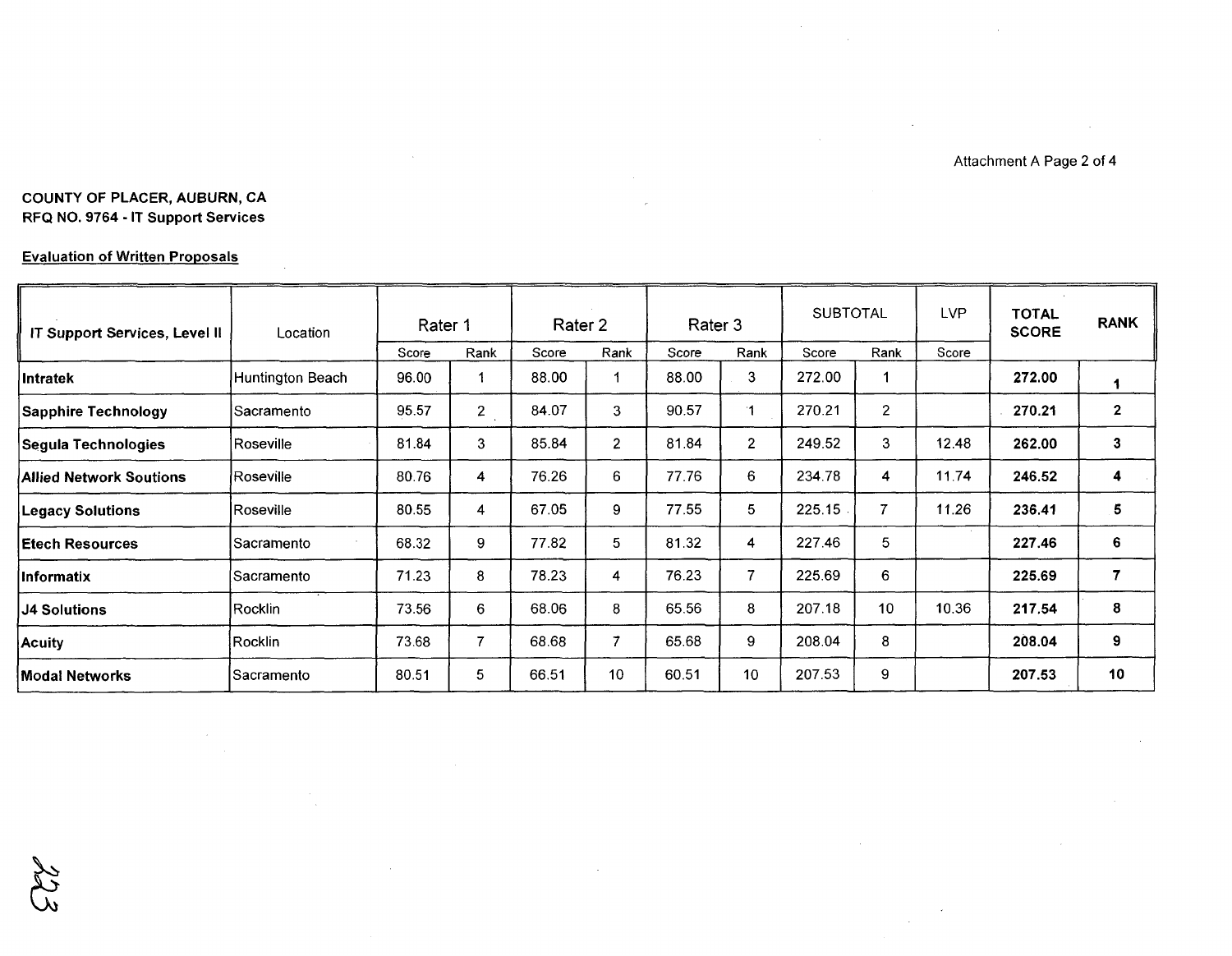Attachment A Page 3 of 4

## COUNTY OF PLACER, AUBURN, CA RFQ NO. 9764 - IT Support Services

## Evaluation of Written Proposals

 $\sim$ 

 $484$ 

| <b>IT Support Services, Level III</b> | Location          | Rater 1 |                | Rater 2 |                 | Rater 3 |                  | <b>SUBTOTAL</b> |                | <b>LVP</b> | <b>TOTAL</b><br><b>SCORE</b> | <b>RANK</b>          |
|---------------------------------------|-------------------|---------|----------------|---------|-----------------|---------|------------------|-----------------|----------------|------------|------------------------------|----------------------|
|                                       |                   | Score   | Rank           | Score   | Rank            | Score   | Rank             | Score           | Rank           | Score      |                              |                      |
| <b>Legacy Solutions</b>               | Sacramento        | 86.63   | $\overline{2}$ | 74.13   | 8               | 84.63   |                  | 245.39          | $\overline{2}$ | 12.27      | 257.66                       | $\blacktriangleleft$ |
| Segula Technologies                   | Roseville         | 79.26   | $\overline{7}$ | 81.26   |                 | 82.26   | $\overline{2}$   | 242.78          | 3              | 12.14      | 254.92                       | $\mathbf{2}$         |
| <b>Intratek</b>                       | <b>IRocklin</b>   | 95.00   | 1              | 82.00   | $\overline{2}$  | 75.00   | $\overline{7}$   | 252.00          |                |            | 252.00                       | $\mathbf{3}$         |
| Allied Network Soutions               | Roseville         | 80.78   | 4              | 75.78   | 5               | 77.78   | 4                | 234.34          | 4              | 11.72      | 246.06                       | 4                    |
| <b>Hammond</b>                        | <b>Sacramento</b> | 73.72   | 9              | 75.22   | $\overline{7}$  | 76.72   | 5                | 225.66          | 8              | 11.28      | 236.94                       | 5                    |
| Modal Networks                        | Sacramento        | 85.16   | 3              | 72.16   | 9               | 65.16   | 11               | 222.48          | 9              | 11.12      | 233.60                       | 6                    |
| <b>J4 Solutions</b>                   | Roseville         | 78.83   | 8              | 70.33   | 11              | 71.83   | 9                | 220.99          | 10             | 11.05      | 232.04                       | $\overline{7}$       |
| <b>Informatix</b>                     | Huntington Beach  | 81.26   | 6              | 76.26   | 6               | 74.26   | 8                | 231.78          | 6              |            | 231.78                       | 8                    |
| <b>Acuity</b>                         | Rocklin           | 81.58   | 5              | 78.08   | $4 -$           | 71.58   | 10 <sup>10</sup> | 231.24          | $\mathcal{I}$  |            | 231.24                       | 9                    |
| <b>Etech Resources</b>                | Sacramento        | 69.15   | 11             | 79.15   | 3               | 82.15   | 3                | 230.45          | 5              |            | 230.45                       | 10                   |
| Coastline                             | Roseville         | 70.68   | 10             | 72.18   | 10 <sup>°</sup> | 75.68   | 6                | 218.54          | 11             |            | 218.54                       | 11                   |
| <b>Direct Apps</b>                    | Roseville         | 48.01   | 12             | 46.51   | 12              | 45.01   | 12               | 139.53          | 12             |            | 139.53                       | 12                   |

 $\,$   $\,$